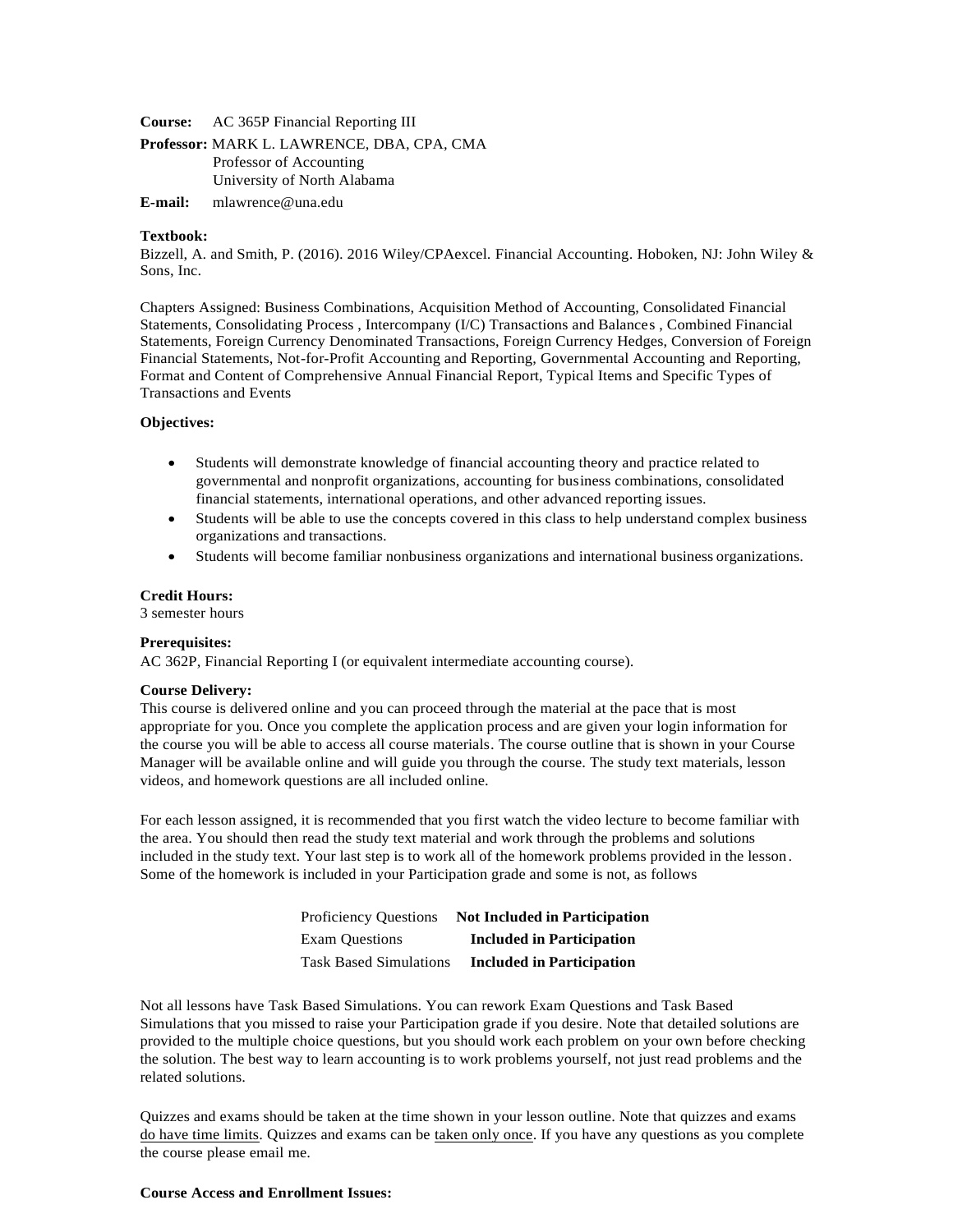- 1. Once your application has been processed and you are officially admitted as a student at UNA and enrolled in this course, you will receive an email from the professor welcoming you to the course.
- 2. The University of North Alabama allows students two semesters to complete the requirements for a specific course, subject to the approval of the instructor. If you do not complete the course in the semester of your initial enrollment, you will receive a grade of "Incomplete" and will be able to complete the course in the following semester. If you do not complete the course by the end of the second semester of enrollment, then you automatically receive a failing grade for the course.
- 3. The content covered in this course is very similar to the content covered in the face-to-face courses offered at UNA. If you plan to pursue the CPA license, we advise you to be familiar with the requirements for the state where you plan to sit for the CPA exam to insure that the courses you complete are appropriate. These requirements can vary substantially across states (see [www.nasba.org f](http://www.nasba.org/)or a listing of State Boards of Accountancy websites).

# **Course Assessments and Final Grade:**

The following are the general policies for this class. Deviations may be necessary.

- 1. There will be four exams and eight quizzes.
- 2. All exams and quizzes will be given on-line and will focus on problem-solving skills. Students will be allowed no more than two hours for each exam and no more than 30 minutes for each quiz.
- 3. All exams and quizzes will be open book and notes, but each student must complete the tests without assistance from other individuals.
- 4. DO NOT CHEAT ON EXAMS OR QUIZZES. Anyone who cheats will receive an F for the course.
- 5. Final grades are determined as follows:

| Homework                | Points<br>50 |
|-------------------------|--------------|
| EXAM <sub>1</sub>       | 100          |
| EXAM <sub>2</sub>       | 100          |
| EXAM <sub>3</sub>       | 100          |
| EXAM4                   | 100          |
| 8 Quizzes<br>$@10$ each | 80           |
|                         |              |
| Total                   | 530          |

Grades will be assigned as follows: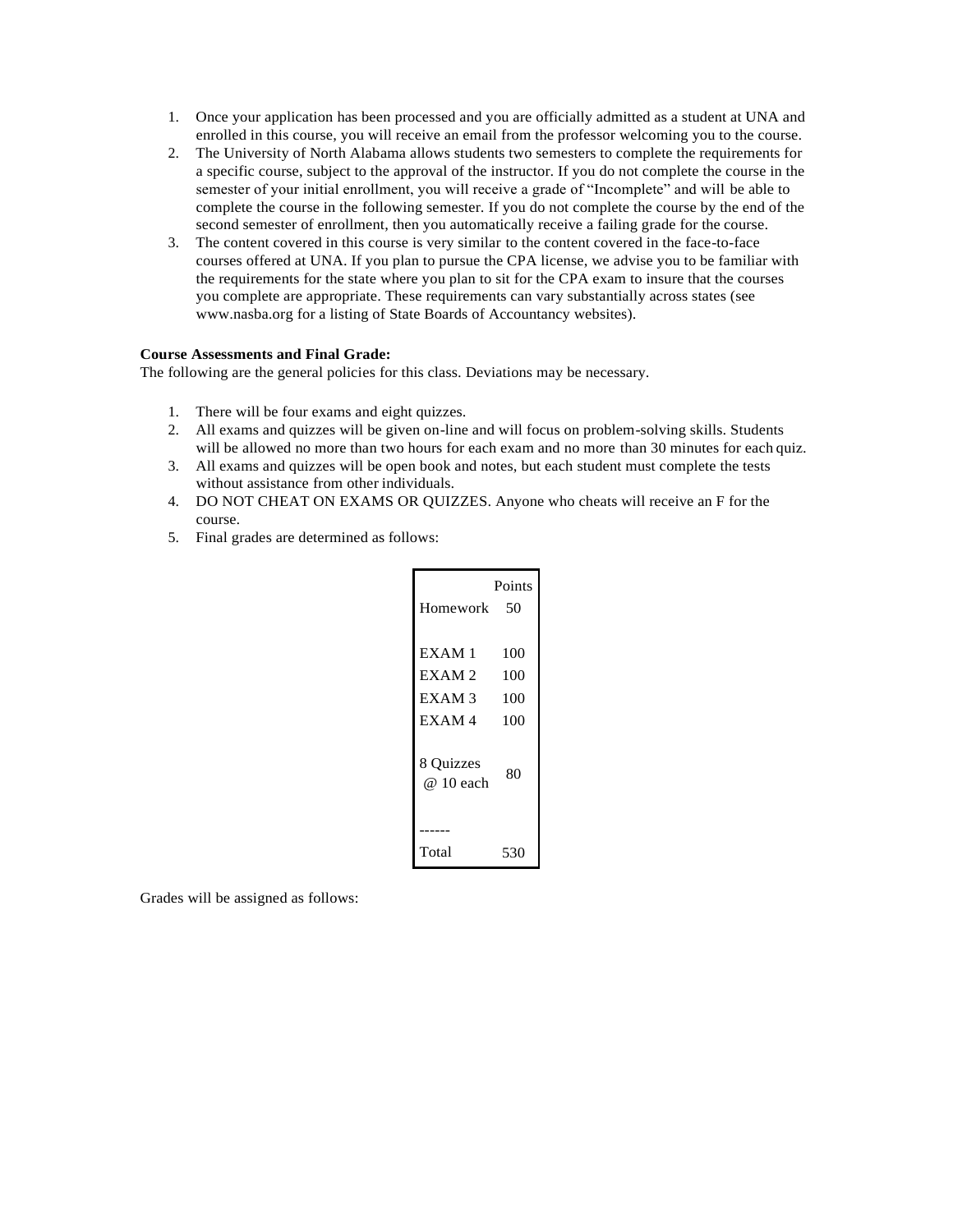90% or above  $= A$ 80% to  $90% = B$ 70% to  $80% = C$ 60% to  $70% = D$ Below  $60\% = F$ 

Your grade will be the percentage of your total points earned to 530 points.

#### **Topics Covered:**

Business Combinations Introduction to Business Combinations Acquisition Method of Accounting Introduction to Acquisition Method of Accounting Determining the Cost of the Business Acquired Recognizing/Measuring Assets, Liabilities and Noncontrolling Interest Recognizing/Measuring Goodwill or Bargain Purchase Amount Post-Acquisition Issues Disclosure Requirements—Acquisition Method Recording Business Combinations Consolidated Financial Statements Introduction to Consolidated Financial Statements Consolidating Process Consolidation at Acquisition Consolidation Subsequent to Acquisition Consolidation Less than 100% Ownership Intercompany (I/C) Transactions and Balances Intercompany (I/C) Transactions and Balances—Introduction Intercompany (I/C) Inventory Transactions Intercompany (I/C) Fixed Asset Transactions Intercompany (I/C) Bonds IFRS—Consolidations Combined Financial Statements Combined Financial Statements Foreign Currency Denominated Transactions Introduction and Definitions Import Transaction Export Transaction Foreign Currency Hedges Introduction to Forward and Option Contracts Natural (Economic) Hedge Hedging Forecasted Transactions and Firm Commitment Hedging Asset/Liability, Available-for-Sale, or Foreign Operations Speculation and Summary Conversion of Foreign Financial Statements Introduction to Conversion of Foreign Financial Statements Conversion Using Translation Conversion Using Remeasurement Remeasurement, Translation, and IFRS Not-for-Profit Accounting and Reporting Introduction to Types of Not-For-Profit Entities and Standard Setting Financial Reporting Special Issues Health Care Organizations Colleges and Universities Governmental Accounting and Reporting Introduction to Governmental Organizations Format and Content of Comprehensive Annual Financial Report Fund Accounting Measurement Focus Basis of Accounting Budgetary Accounting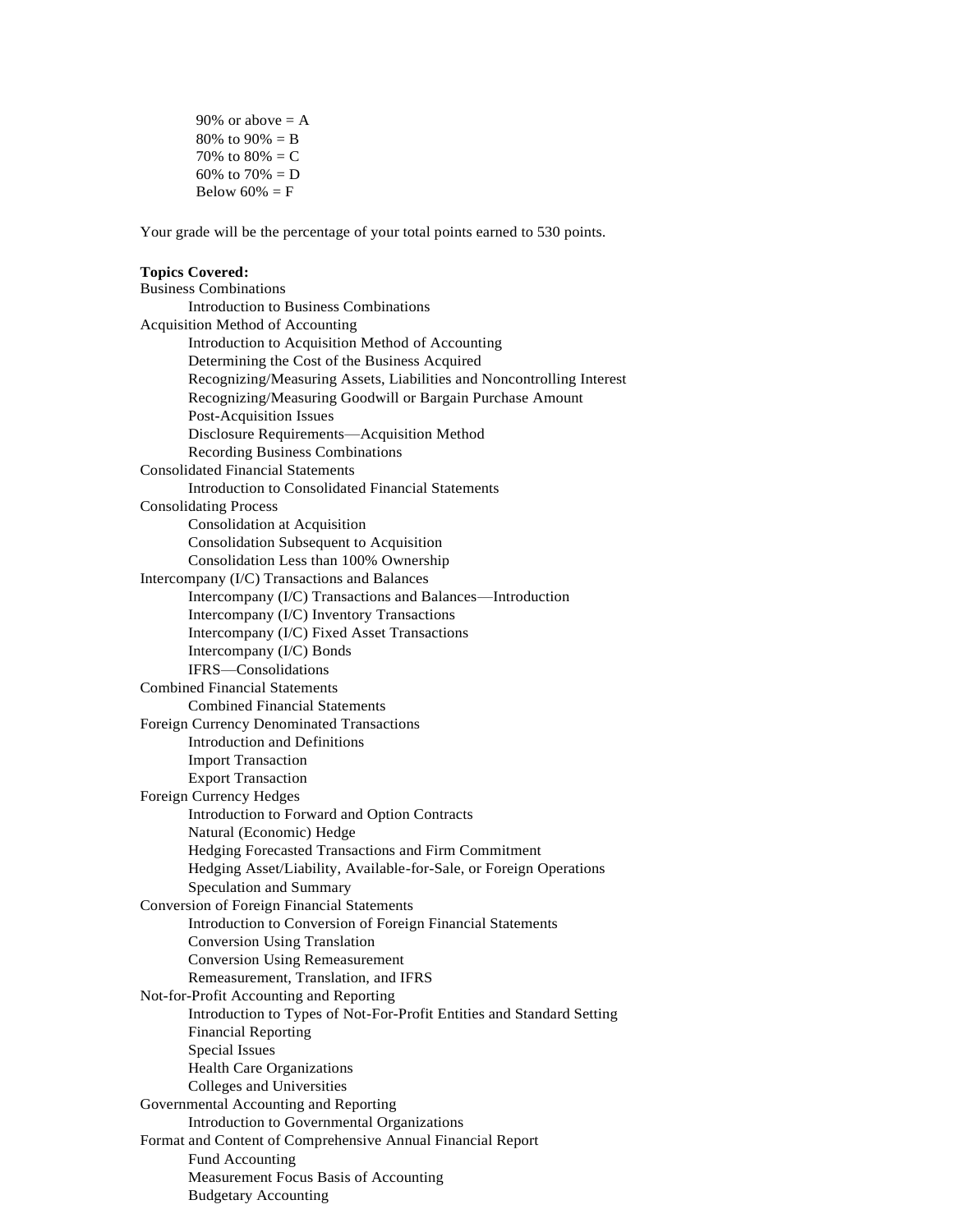Encumbrance Accounting Net Position and Fund Balance The Comprehensive Annual Financial Report Determining the Financial Reporting Entity Major Funds and Fund-Level Reporting Governmental Funds Proprietary Funds Fiduciary Funds Typical Items and Specific Types of Transactions and Events Interfund Transactions, Construction Projects, and Infrastructure Long-term Liabilities Other Than Bonded Debt Terminology Special Items—Recent Developments

## **ACADEMIC HONESTY—UNIVERSITY POLICY:**

Students are expected to be honorable and observe standards of conduct appropriate to a community of scholars. Additionally, students are expected to behave in an ethical manner. Individuals who disregard the core values of truth and honesty bring disrespect to themselves and the University. A university community that allows academic dishonesty will suffer harm to the reputation of students, faculty and graduates. It is in the best interest of the entire university community to sanction any individual who chooses not to accept the principles of academic honesty by committing acts such as cheating, plagiarism, or misrepresentation. Offenses are reported to the Vice President for Academic Affairs and Provost for referral to the University Student Discipline System for disposition (see "Academic Honesty" in the Academic Procedures and Requirements section of the University Catalog for more information).

## **STUDENTS WITH DISABILITIES—UNIVERSITY POLICY:**

In accordance with the Americans with Disabilities Act (ADA) and Section 504 of the Rehabilitation Act of 1973, the University offers reasonable accommodations to students with eligible documented learning, physical and/or psychological disabilities. Under Title II of the Americans with Disabilities Act (ADA) of 1990, Section 504 of the Rehabilitation Act of 1973, and the Americans with Disabilities Amendment Act of 2008, a disability is defined as a physical or mental impairment that substantially limits one or more major life activities as compared to an average person in the population. It is the responsibility of the student to contact Disability Support Services to initiate the process to develop an accommodation plan. This accommodation plan will not be applied retroactively. Appropriate, reasonable accommodations will be made to allow each student to meet course requirements, but no fundamental or substantial alteration of academic standards will be made. Students needing assistance should contact Disability Support Services. Complete guidelines and requirements for documentation can be found on the DSS web pages at [http://www.una.edu/disability-support.](http://www.una.edu/disability-support)

## **INFORMATION TECHNOLOGY ACCEPTABLE USE—UNIVERSITY POLICY**

This acceptable use statement governs the use of computers, networks, and other information technologies at the University of North Alabama. This statement applies to all students and employees of the University, and to all other persons who may legally or illegally use or attempt to use a computer resource owned by the University, and/or is connected by any means to the campus computing network. As a user of these resources, you are responsible for reading and understanding this document. To view the entire Information Technologies Acceptable Use Statement, please se[e http://www.una.edu/its/una-it-policy.html.](http://www.una.edu/its/una-it-policy.html)

# **TITLE IX—UNIVERSITY POLICY**

The University of North Alabama has an expectation of mutual respect. Students, staff, administrators, and faculty are entitled to a working environment and educational environment free of discriminatory harassment. This includes sexual violence, sexual harassment, domestic and intimate partner violence, stalking, gender-based discrimination, discrimination against pregnant and parenting students, and gender-based bullying and hazing.

Faculty and staff are required by federal law to report any observation of harassment (including online harassment) as well as any notice given by students or colleagues of any of the behaviors noted above. Retaliation against any person who reports discrimination or harassment is also prohibited. UNA's policies and regulations covering discrimination and harassment may be accessed at [https://www.una.edu/titleix/.](https://www.una.edu/titleix/) If you have experienced or observed discrimination or harassment, confidential reporting resources can be found on the website or you may make a formal complaint by contacting the Title IX Coordinator at 256-765-4223.